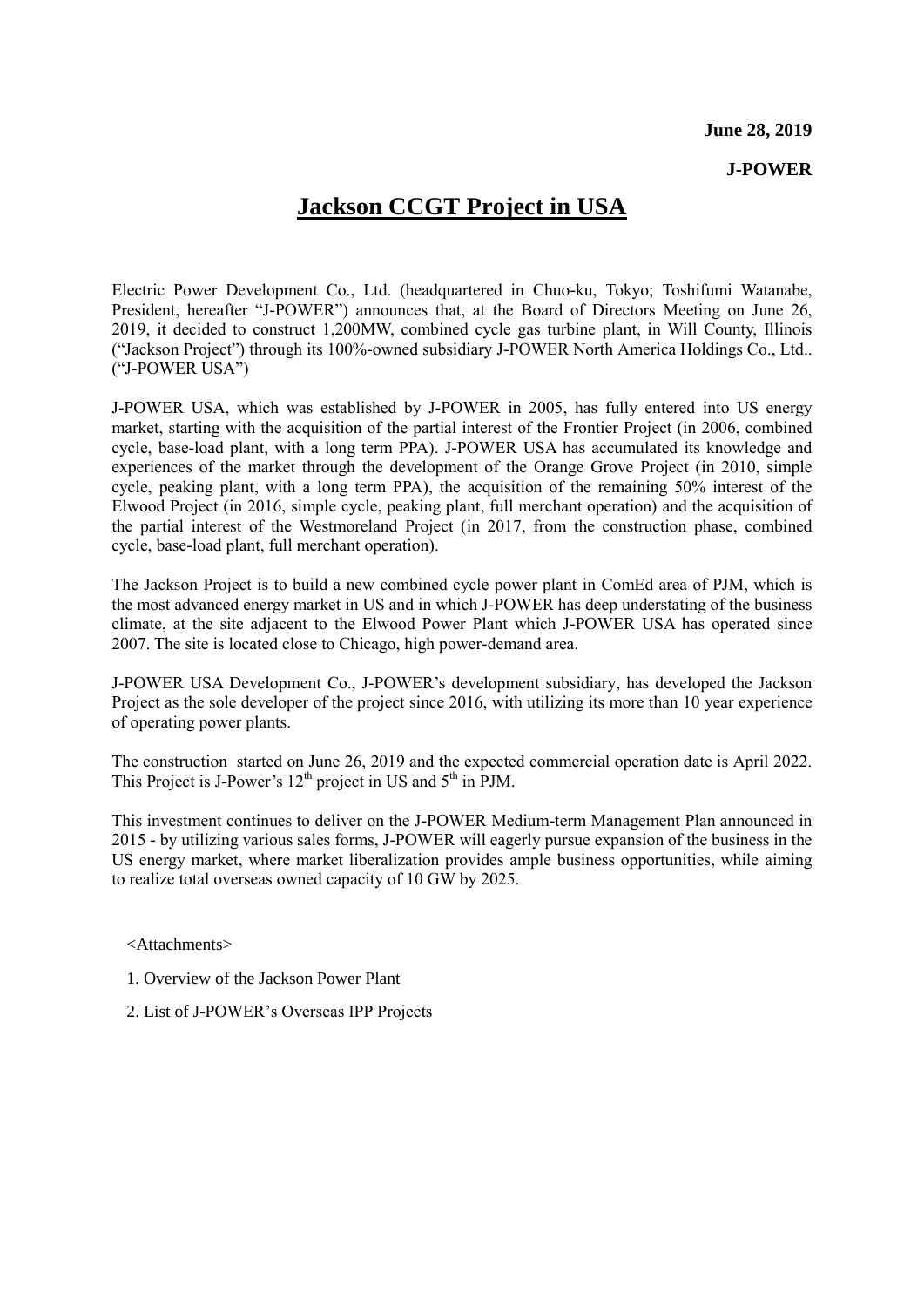### <Attachment 1>

## Overview of the Jackson Power Plant

| Location                                            | Elwood, Will County, Illinois |  |  |  |  |
|-----------------------------------------------------|-------------------------------|--|--|--|--|
| Technology                                          | <b>Combined Cycle</b>         |  |  |  |  |
| Capacity                                            | (600MW×2 Unit)<br>1,200MW     |  |  |  |  |
| Fuel                                                | Natural Gas                   |  |  |  |  |
| <b>Operating Company</b>                            | Jackson Generation, LLC       |  |  |  |  |
| Market                                              | Merchant (PJM)                |  |  |  |  |
| <b>Construction Start</b>                           | June 26, 2019                 |  |  |  |  |
| <b>Targeted Commercial</b><br><b>Operation Date</b> | April, 2022                   |  |  |  |  |
| <b>Equity Owner</b>                                 | J-POWER $100\%$               |  |  |  |  |

## (Location of the power plant)



### (Jackson Rendering)